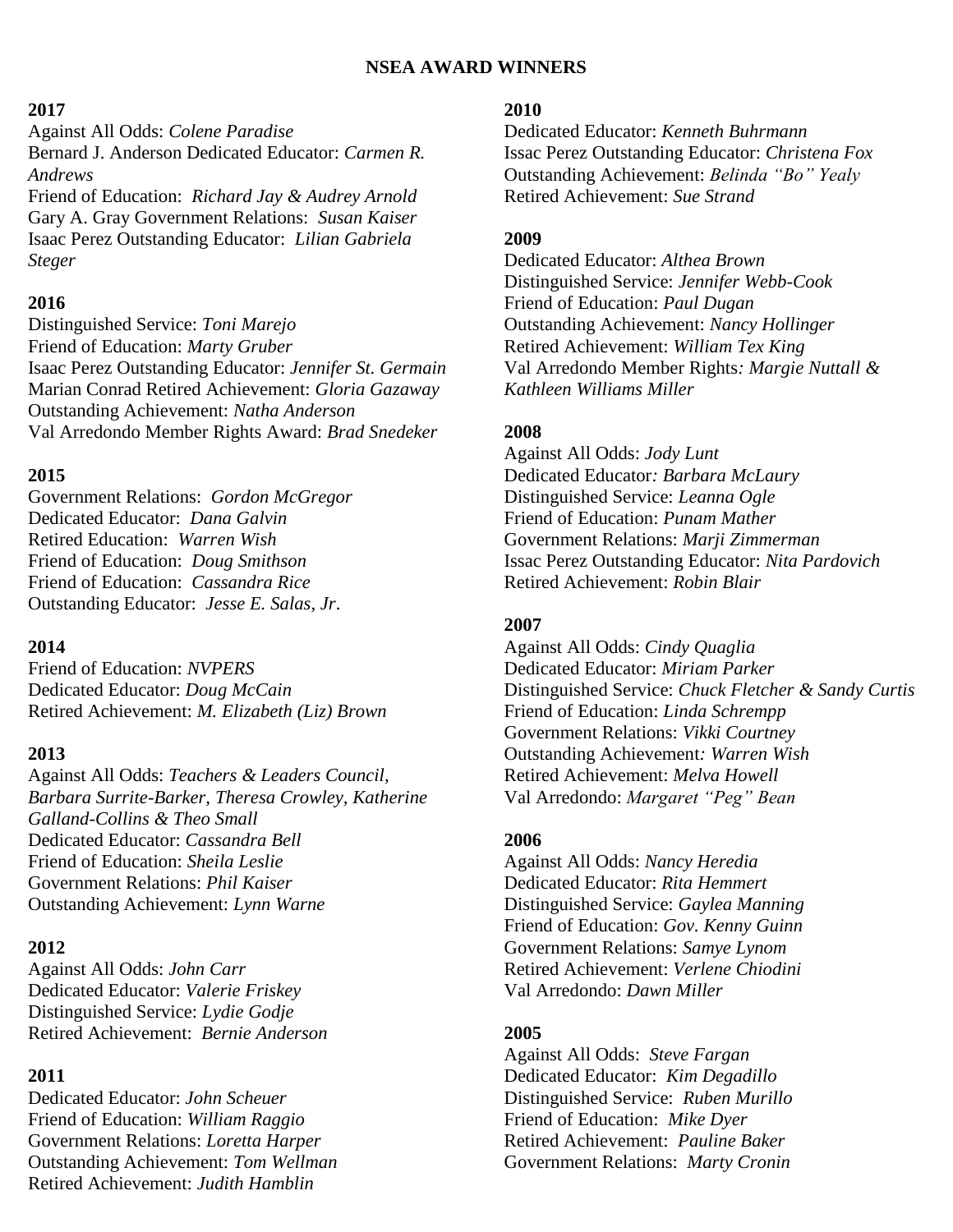### **NSEA AWARD WINNERS**

#### **2004**

Against All Odds: *Frank Paul Tepper* Dedicated Educator: *Carol Herriman* Distinguished Service: *Ken Buhrmann* Friend of Education: *Chris Giunchigliani* Isaac Perez: *Armondo Quintanilla* Outstanding Achievement: *Dr. Greta Peay* Retired Achievement: *Danny Kitts* Val Arrendondo: *Belinda "Bo" Yealy*

#### **2003**

Distinguished Service: *Sue Strand* Dedicated Educator: *Melodie Simon* Friend of Education: *Bobby Malloy* Retired: *Peggy Rosch* Isaac Perez: *Virginia Mills*

### **2002**

Distinguished Service: *Mel Shields* Friend of Education: *Mark James* Retired: *Marian Conrad* Government Relations: *Natha Anderson* Dedicated Educator: *Lynn Sawyer* Outstanding Achievement: *Chuck Fletcher* Val Arredondo: *Ellen Meyn*

## **2001**

Against All Odds: *Mike Sturtevant* Dedicated Educator: *Jenny Saulls* Distinguished Service: *Sean Wilson* Friend of Education: *Louise Helton* Government Relations: *Sandy Curtis* Outstanding Achievement: *Elaine Lancaster* Val Arredondo: *Diane Walker*

#### **2000**

Outstanding Achievement: *Pat BeDunnah* Dedicated Educator: *Janet Basso* Friend of Education: *Assemblywoman Jan Evans* Distinguished Service: *Margaret Thiel* Val Arredondo: *Judi Hamblin*

#### **1999**

Outstanding Achievement: *Bernie Anderson* Government Relations: *Bob Munoz* Dedicated Educator: *Gertrude Scruggs* Distinguished Service: *Rick Millsap* Friend of Education: *Ernie Adler*

### **1998**

Val Arredondo: *Belinda "Bo" Yealy*

# **1997**

Friend of Education: *Lois Tarkanian* Against All Odds: *Debbie Tanett*

### **1996**

Outstanding Achievement: *Chris Whitcome* Government Relations: *Linda Gingras* Val Arredondo: *Samye Lynom* Against All Odds: *Jeff Porter* Distinguished Service: *Mary Ella Holloway* Friend of Education: *Carson City Kiwanis*

### **1995**

Outstanding Achievement*: Linda Uttaro* Government Relations: *Roger Warren* Val Arredondo: *Kristy Berge* Friend of Education: *S.T.A.R. Auxiliary* Against All Odds: *Lincoln County Education Association, White Pine Association of Classroom Teachers, White Pine County Support Staff Organization*

#### **1994**

Distinguished Service: *Bernie Anderson* Government Relations: *Ann Larson* Friend of Education: *Fernley Senior Citizens Center*

#### **1993**

Distinguished Service: *Linda Cozine* Val Arredondo: *Chuck Fletcher* Against All Odds: *Mercedes Samaniego*

#### **1992**

Distinguished Service: *Carol Lenhart* Government Relations: *Verlene Chiodini* Friend of Education: *Percy Giles* Val Arredondo: *Chris Giunchigliani* Outstanding Achievement: *Peggy Rosch* Against All Odds: *White Pine County Support Staff Organization*

### **1991**

Distinguished Service: *Lorrayne Hall* Government Relations: *Lyn Vick* Val Arredondo: *Vic Kieser* Outstanding Achievement: *Bill Vick*